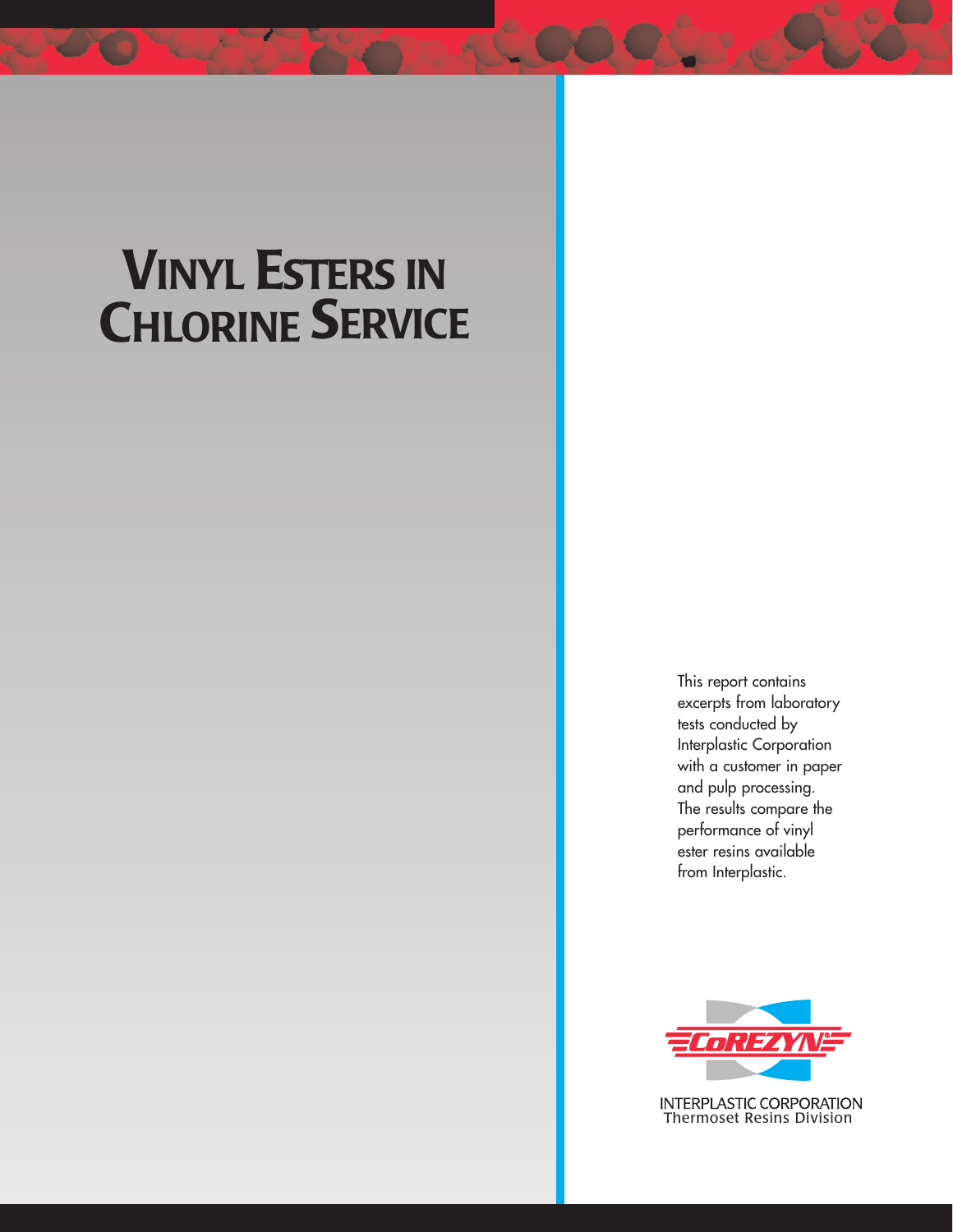Our customer returned to us the ASTM C581 type coupons for testing. All the coupons were manufactured with a synthetic veil on the surface as the corrosion barrier. They had been immersed for 144 days.

| *WHITE LIQUOR AT 120°F (49°C) AND 11.6pH          |                |                |                |  |  |  |  |  |
|---------------------------------------------------|----------------|----------------|----------------|--|--|--|--|--|
| <b>CATALYST SYSTEM</b>                            | <b>MEKP/Co</b> | <b>BPO/DMA</b> | <b>MEKP/Co</b> |  |  |  |  |  |
| Resin                                             | <b>VE8440</b>  | VE8440         | <b>VE8730</b>  |  |  |  |  |  |
| Flexural Strength, psi (MPa)                      | 19,000 (131)   | 12,100 (83)    | 13,400 (92)    |  |  |  |  |  |
| <b>Percent Retention</b>                          | 95             | 60.5           | 68.7           |  |  |  |  |  |
| Flexural Modulus, psi x 10 <sup>5</sup> (MPa)     | 8.34 (5750)    | 3.62(2500)     | 6.04 (4170)    |  |  |  |  |  |
| <b>Percent Retention</b>                          | 91.3           | 40.6           | 65.0           |  |  |  |  |  |
| Barcol Hardness.<br>934-1 gauge                   | $35 - 40$      | $35 - 48$      | $40 - 44$      |  |  |  |  |  |
| Percent Retention Barcol<br>Hardness, 934-1 gauge | 92.5           | 92.5           | 100            |  |  |  |  |  |

**\*Dilute sodium hydroxide with chlorine dioxide and chlorine.**

| <b>CHLORINE DIOXIDE AT 128°F (53°C)</b>       | <b>CHLORINE DIOXIDE</b><br>AT 128°F (53°C) |                |                |                                                                         |
|-----------------------------------------------|--------------------------------------------|----------------|----------------|-------------------------------------------------------------------------|
| <b>CATALYST SYSTEM</b>                        | <b>MEKP/Co</b>                             | <b>BPO/DMA</b> | <b>MEKP/Co</b> | <b>Flexural</b><br><b>Flexural</b><br><b>Strength</b><br><b>Modulus</b> |
| Resin                                         | <b>VE8440</b>                              | <b>VE8440</b>  | <b>VE8730</b>  | 100                                                                     |
| Flexural Strength, psi (MPa)                  | 13,100 (90)                                | 17,900 (123)   | 15,500 (107)   | 90<br>▄                                                                 |
| <b>Percent Retention</b>                      | 64.9                                       | 88.6           | 79.5           | $\square$ 80<br>70                                                      |
| Flexural Modulus, psi x 10 <sup>5</sup> (MPa) | 6.73(4610)                                 | 6.91 (4770)    | 4.94 (3410)    | $\overline{u}$ 60                                                       |
| Percent Retention                             | 75.6                                       | 77.6           | 53.1           | 50<br>π<br>$\vert$ 40                                                   |
| Percent Change<br>in Thickness                |                                            | No change      |                | 30<br>20                                                                |
| Percent Change in<br><b>Barcol Hardness</b>   |                                            | No change      |                | 10<br>VE8440 VE8440D VE8730<br>VE8440 VE8440D VE8730                    |

| <b>CHLORINE DIOXIDE AT 140°F (60°C)</b>       |                |                |                | <b>CHLORINE DIOXIDE AT</b><br>140°F (60°C) |              |                                    |                                   |  |
|-----------------------------------------------|----------------|----------------|----------------|--------------------------------------------|--------------|------------------------------------|-----------------------------------|--|
| <b>CATALYST SYSTEM</b>                        | <b>MEKP/Co</b> | <b>BPO/DMA</b> | <b>MEKP/Co</b> |                                            |              | <b>Flexural</b><br><b>Strength</b> | <b>Flexural</b><br><b>Modulus</b> |  |
| Resin                                         | VE8440         | VE8440         | <b>VE8730</b>  |                                            | 100          |                                    |                                   |  |
| Flexural Strength, psi (MPa)                  | 14,000 (96.6)  | 14,100 (97.2)  | 15,000 (103.4) | ۰                                          | 90           |                                    |                                   |  |
| Percent Retention                             | 70.0           | 70.5           | 76.9           |                                            | 80<br>70     |                                    |                                   |  |
| Flexural Modulus, psi x 10 <sup>5</sup> (MPa) | 6.31(4340)     | 6.41(4420)     | 7.08 (4880)    | $\overline{0}$ 60                          |              |                                    |                                   |  |
| Percent Retention                             | 70.9           | 72.0           | 76.1           |                                            | 50<br>40     |                                    |                                   |  |
| Percent Change<br>in Thickness                |                | No change      |                |                                            | 30<br>20     |                                    |                                   |  |
| Percent Change in<br><b>Barcol Hardness</b>   |                | No change      |                |                                            | 10<br>VE8440 | VE8440D VE8730                     | VE8730<br>VE8440<br>VE8440D       |  |

## **"D" Formulations were cured with BPO/DMA.**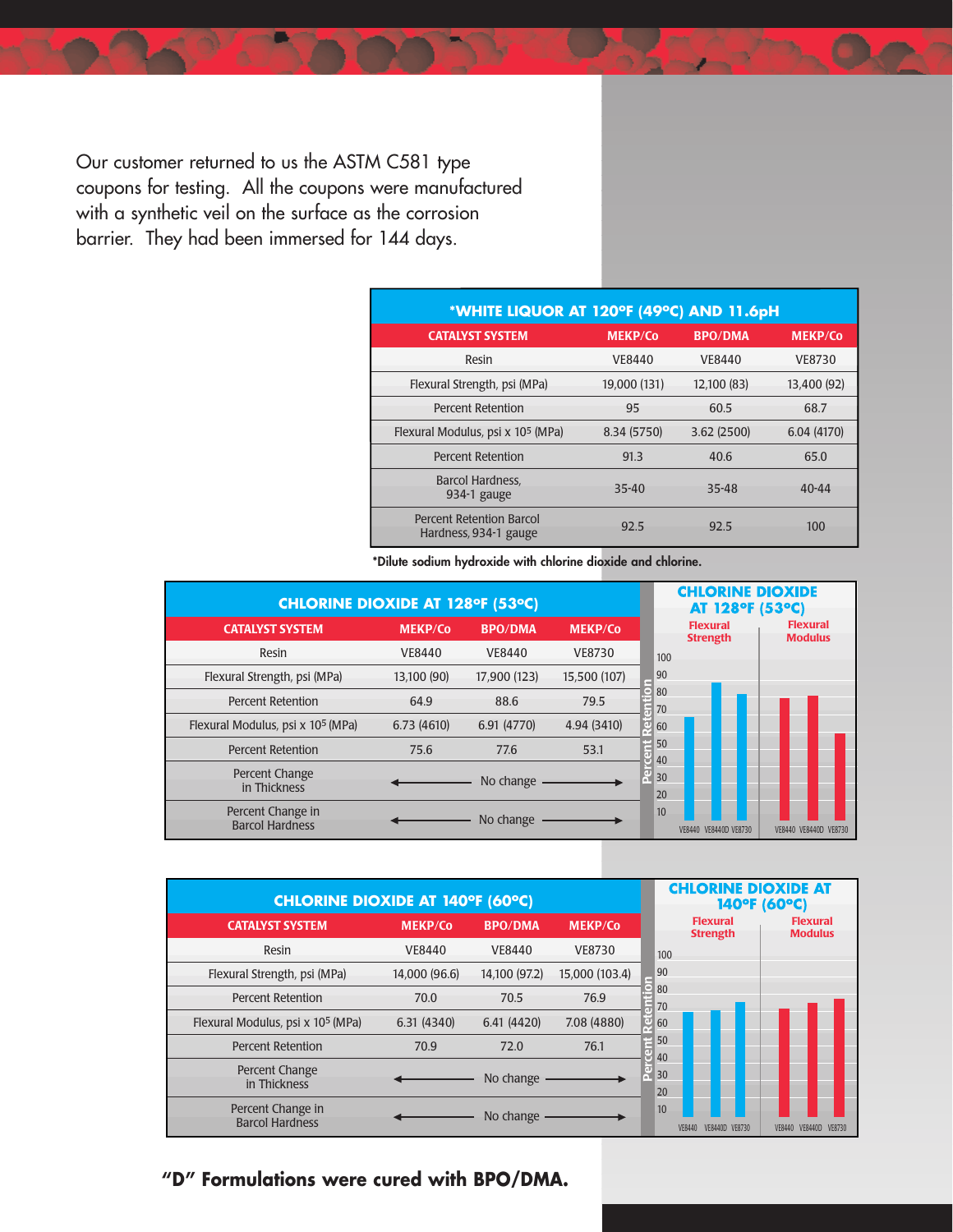## **"D" Formulations were cured with BPO/DMA.**



| <b>CHLORINE WITH SOME SUBSTITUTION AT 122°F (50°C)</b> |                |                              |                |          | <b>CHLORINE WITH SOME</b>          | <b>SUBSTITUTION AT 122°F (50°C)</b>      |
|--------------------------------------------------------|----------------|------------------------------|----------------|----------|------------------------------------|------------------------------------------|
| <b>CATALYST SYSTEM</b>                                 | <b>MEKP/Co</b> | <b>BPO/DMA</b>               | <b>MEKP/Co</b> |          | <b>Flexural</b>                    | <b>Flexural</b>                          |
| Resin                                                  | VE8440         | <b>VE8440</b>                | <b>VE8730</b>  | 100      | <b>Strength</b>                    | <b>Modulus</b>                           |
| Flexural Strength, psi (MPa)                           | 14,100 (97.2)  | 18,000 (124.1) 13,000 (89.7) |                | 90       |                                    |                                          |
| <b>Percent Retention</b>                               | 70.5           | 90.0                         | 66.7           | 80<br>70 |                                    |                                          |
| Flexural Modulus, psi x 10 <sup>5</sup> (MPa)          | 6.87 (4740)    | 7.55(5210)                   | 6.02(4150)     | 60       |                                    |                                          |
| <b>Percent Retention</b>                               | 77.2           | 84.4                         | 64.7           | 50<br>40 |                                    |                                          |
| Percent Change<br>in Thickness                         |                | No change                    |                | 30<br>20 |                                    |                                          |
| Percent Change in<br><b>Barcol Hardness</b>            |                | No change                    |                | 10       | <b>VE8440D</b><br>VE8730<br>VF8440 | <b>VE8730</b><br>VE844<br><b>VE8440D</b> |

Based on this data, we recommend VE8440 with a BPO/DMA cure system and a synthetic veil as the corrosion barrier for handling this secondary scrubber effluent. The comparison of the data for the VE8440 clearly shows that a BPO/DMA catalyst/promoter system is superior to an MEKP/Co for this environment.

The VE8730-34 (Novolac) performed comparably to the VE8440 in the chlorine dioxide @ 140ºF (60ºC) but overall, was not as good as the VE8440 BPO/DMA. It was equivalent to the VE8440 MEKP/Co.